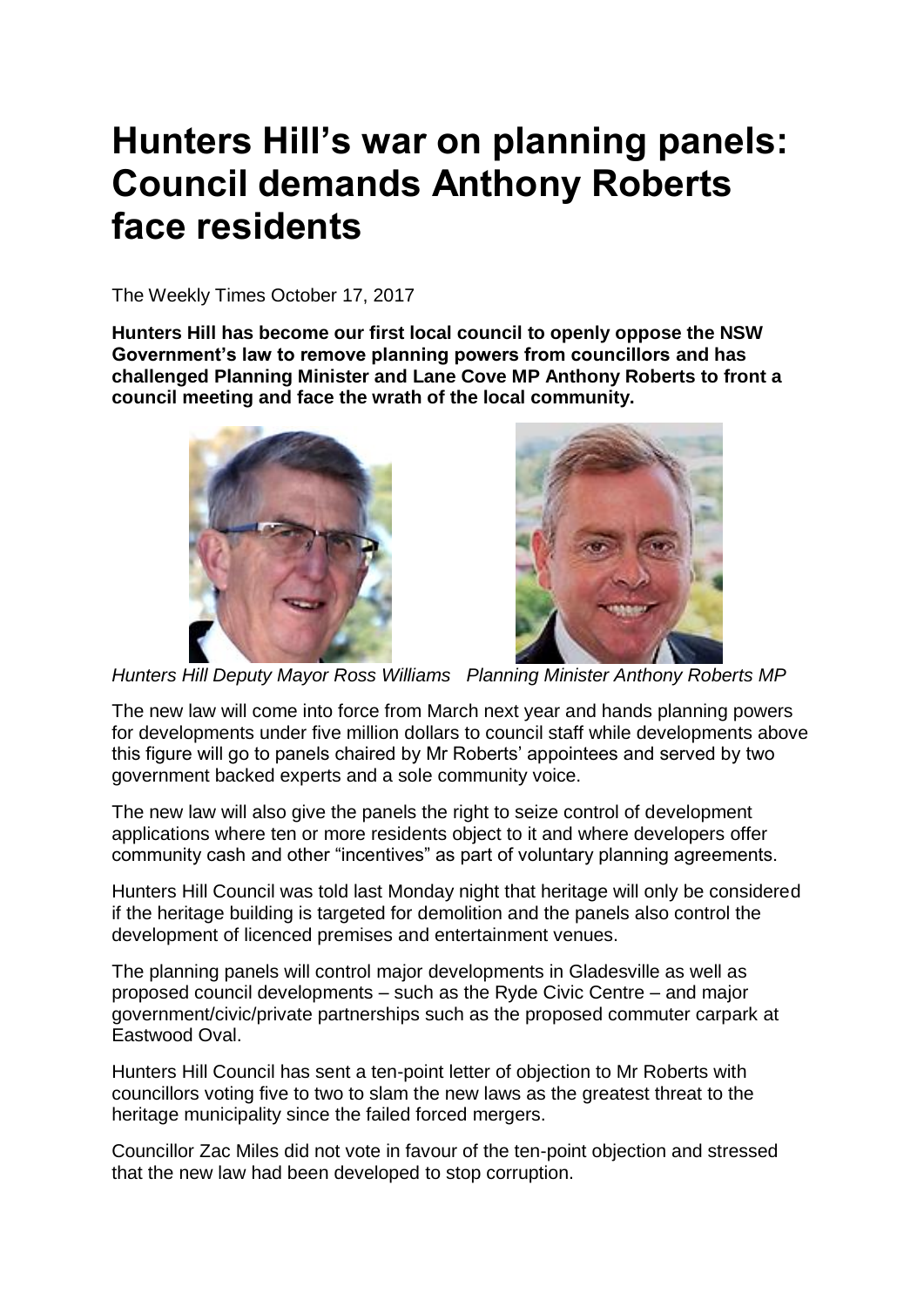"This is a law passed by both houses of NSW Parliament on recommendations arising from the ICAC," Cr Miles said.





*Phil Jenkyn Save Hunters Hill Municipality Clr Zac Miles* 

More experienced fellow-councillors dismissed the notion ICAC's link to the new law gave it credibility, instead suggesting it was an affront to democracy and would ensure "corruption will flourish".

Deputy Mayor Ross Williams – who drafted the ten-point objection – rubbished Clr Miles claim.

"They talk about corruption, they talk about ICAC but there's never been a history of corruption here and you don't persecute Hunters Hill on this basis," the Deputy Mayor said.

"This law is reprehensible and this is the most significant issue Hunters Hill has ever faced.

"It is a law that is politically driven by the Minister.

"We only just fought off an attempt to destroy Hunters Hill's democracy and this is equally devastating.

Councillor Justine McLaughlin also denounced the new law.

"It doesn't reduce corruption, it internalises it," Clr McLaughlin said.

"I also find it reprehensible that councillors elected to protect Hunters Hill should be completely shut out of planning decisions and the cost shifting of these panels back on ratepayers is incomprehensible arrogance."

Save Hunters Hill Municipality spokesman Phil Jenkyn backed Clr McLaughlin.

"Corruption will flourish under this Act because the planning panel members appointed by the Planning Minister will be consultants for property developers and consultants for the government," he said.

"Councillors don't bring corruption, they bring an extra dimension to the planning process because they actually live here and can see the impact of a proposed development on the municipality as a whole, including roads and traffic."